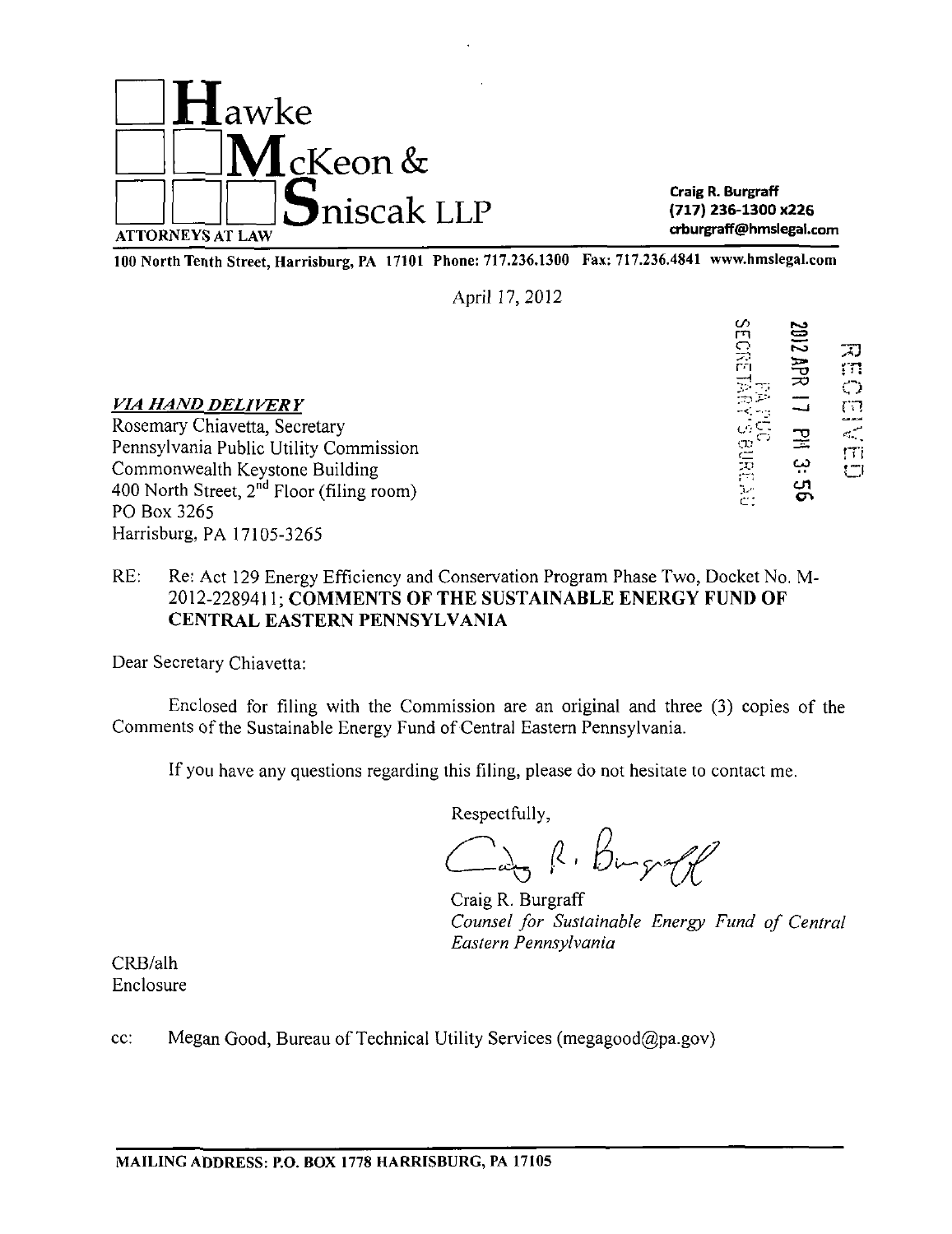### BEFORE THE PENNSYLVANIA PUBLIC UTILITY COMMISSION

 $\ddot{\cdot}$ 

Re: Act 129 Energy Efficiency and Conservation Program Phase Two

Docket No. M-2012-2289411

**CO m o r-o** 

**C**

**in rn** 

**c:** 

**'"' -v CO \* '** 

**f—— m CO . \* I** 

**cn** 

**rn ~U m** 

**J - -<sup>~</sup>o** 

## **COMMENTS OF THE SUSTAINABLE ENERGY FUND OF CENTRAL EASTERN PENNSYLVANIA**

**The Sustainable Energy Fund of Central Eastern Pennsylvania ("SEF"), by and through its attorneys in this matter, Hawke McKeon & Sniscak LLP, files the following Comments in the above-captioned proceeding.** 

### **I. INTRODUCTION**

On October 15, 2008, House Bill 2200 was signed into law as Act 129 with an effective date of November 14, 2008.' Among other things, Act 129 required Energy Efficiency and Conservation ("EE&C") plans for Pennsylvania's largest electric distribution companies ("EDCs") and required that the Public Utility Commission ("Commission") evaluate the costs and benefits of the EE&C plans by November 31, 2013. Act 129 further directed that the Commission must set new incremental consumption and peak demand reductions if the benefits of the program and plans exceed the cost.<sup>2</sup> Regarding electricity consumption, Section 2806.1(c)(3) provides:

> By November 30, 2013, and every five years thereafter, the commission shall evaluate the costs and benefits of the program established under

 $12008$ , October 15, P.L. 1592, No. 129 ("Act 129").

 $^{2}$  66 Pa C.S. §§ 2806.1(c)(3) and (d)(2).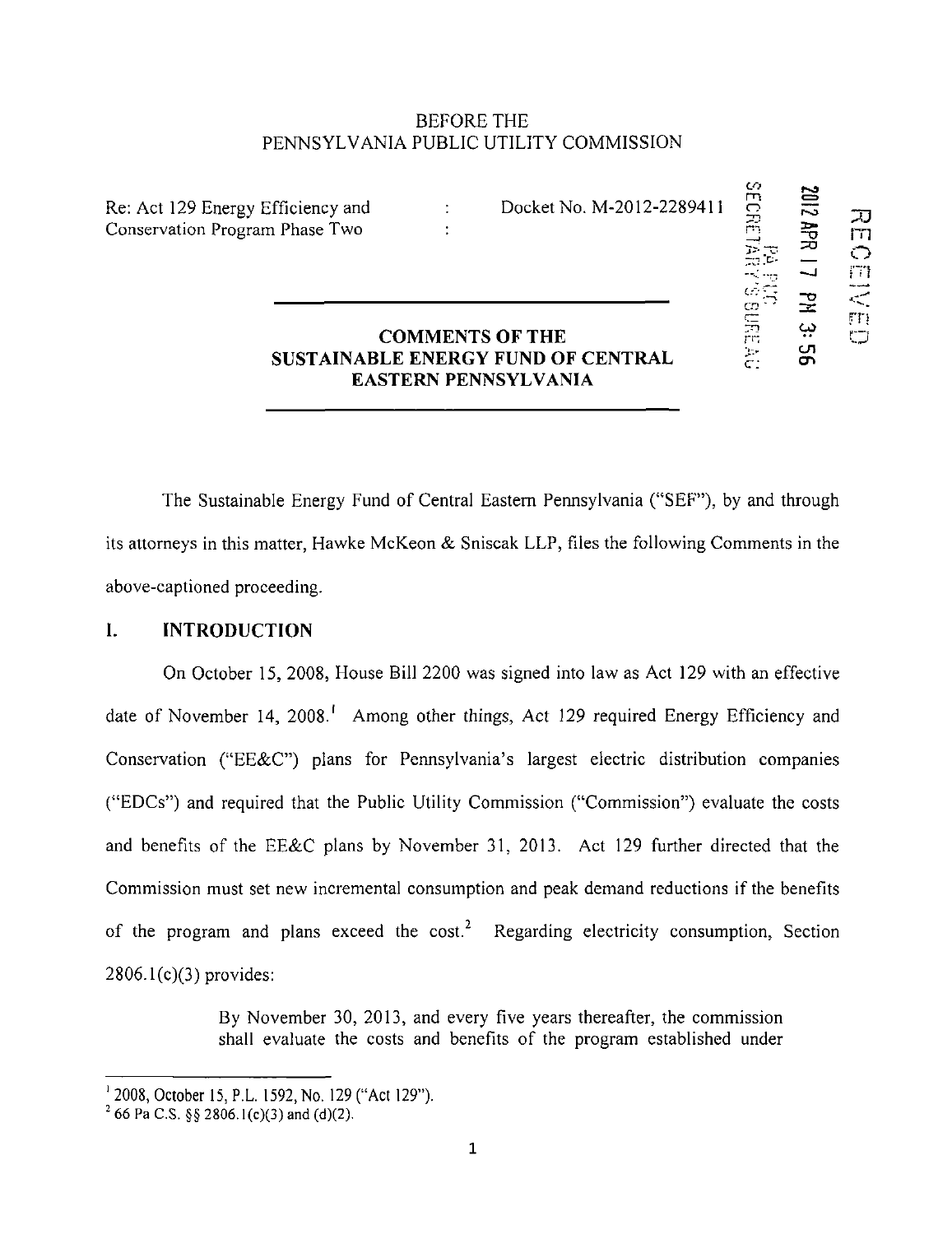subsection (a) and of approved energy efficiency and conservation plans submitted to the program. The evaluation shall be consistent with a total resource cost test or a cost-benefit analysis determined by the commission. If the commission determines that the benefits of the program exceed the costs, the commission shall adopt additional incremental reductions in consumption.<sup>3</sup>

Regarding peak electric demand, Section 2806.1(d)(2) provides:

By November 30, 2013, the commission shall compare the total costs of energy efficiency and conservation plans implemented under this section to the total savings in energy and capacity costs to retail customers in this Commonwealth or other costs determined by the commission. If the commission determines that the benefits of the plans exceed the costs, the commission shall set additional incremental requirements for reduction in peak demand for the 100 hours of greatest demand or an alternative reduction approved by the Commission.<sup>4</sup>

In accordance with these directions, the Commission has begun the process of evaluating the cost-effectiveness of the various EDC EE&C plans and determining whether additional incremental consumption and peak demand reduction targets will be adopted and, if so, what those incremental reduction targets shall be.

To this end, the Commission issued a March 1, 2012 Secretarial Letter seeking comments on enumerated topics. The Commission held a stakeholder meeting on March 16, 2012 to provide interested parties an opportunity to give preliminary views on the topics and identify additional issues and concerns regarding design of future EE&C plans. The SEF attended the stakeholder meeting. The SEF submits the following comments in response to the Commission's Act 129 initiative.

 $3$  Act 129 requires a minimum 1% reduction in total annual weather normalized consumption of the retail customers of each EDC by May 31, 2011, and a minimum 3% reduction by May 31, 2013. 66 Pa. C.S. § 2806.1(c)(2).

<sup>&</sup>lt;sup>4</sup> Act 129 requires a minimum of 4.5% reduction of weather normalized annual system peak demand in the 100 hours of highest demand by retail customers by May 31, 2013. 66 Pa. C.S. § 2806.1(d)(1).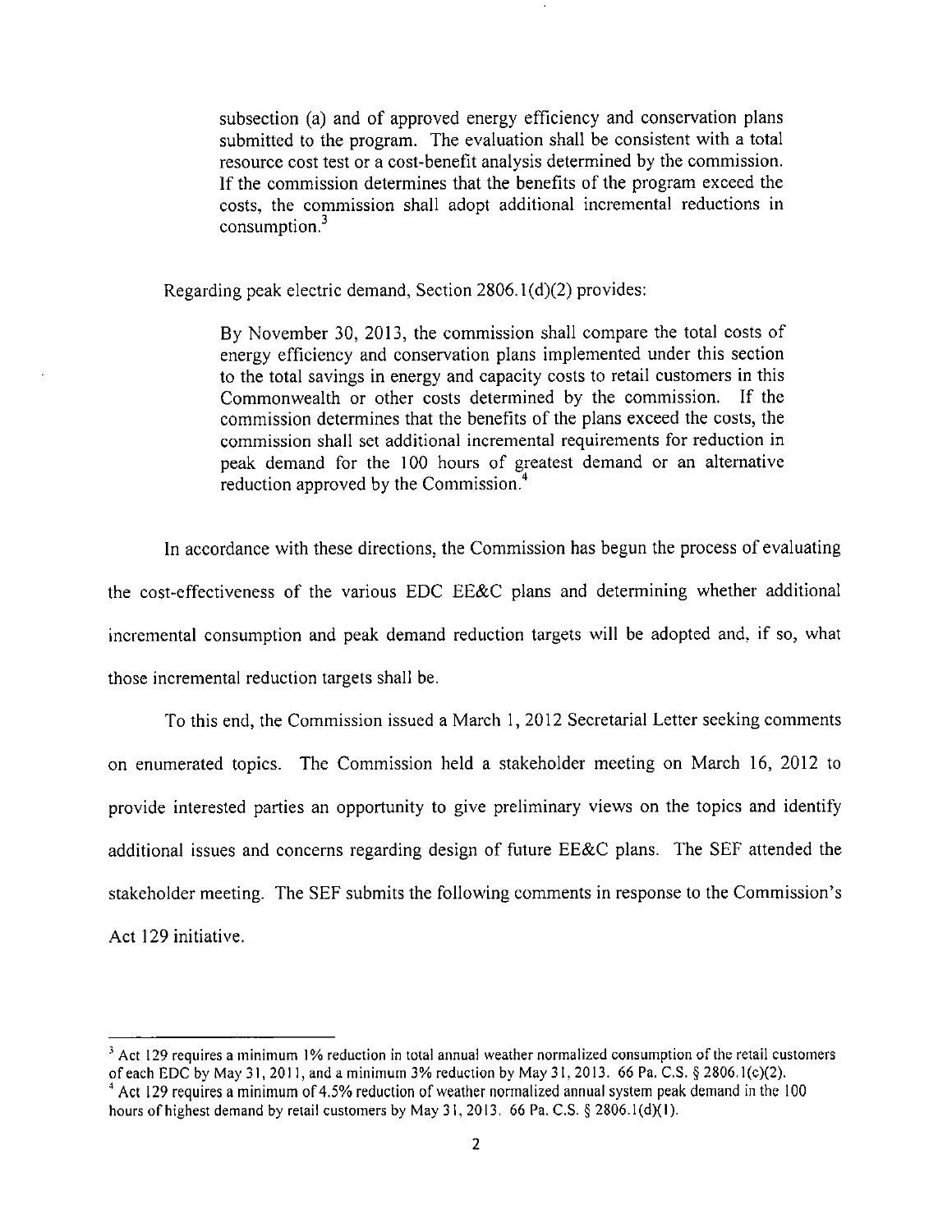### **11. COMMENTS**

Sustainable energy is the provisioning of energy to meet today's needs without compromising the ability of future generations of Pennsylvanians to meet their needs. It is with this paradigm that SEF provides Comments on the issues identified in the March 1, 2012 Secretarial Letter.

The decision by the Commission to engage the Commonwealth in a Phase II of Act 129 is a significant matter since this action could commit more than  $\$1$  billion<sup>5</sup> in ratepayer resources to be managed by EDCs over a five-year period to achieve further incremental reductions in energy consumption and demand. The General Assembly established and was guided by three public policy findings related to the EE&C program and EE&C plans. These findings are:

- (1) The health, safety and prosperity of all citizens of this Commonwealth are inherently dependent upon the availability of adequate, reliable, affordable, efficient, and environmentally sustainable electric service at the least cost, taking into account any benefits of price stability over time and the impact on the environment.
- (2) It is in the public interest to adopt energy efficiency and conservation measures to implement energy procurement requirements designed to ensure that electricity obtained reduces the possibility of electric price instability, promotes economic growth and ensures affordable and available electric services to all residents.

<sup>&</sup>lt;sup>5</sup> Based on the originally approved EDC annual expenditures the projected aggregated expenditures for a five year program is SI,225.5 million. Original EDC approved expenditures are: Alleghany \$23.6 million, Duquesne \$19.5 million, MetEd \$24.9 million, Penelec \$22.9 million, PennPower \$6.7 million, PECO \$85.4 million and PPL \$61.5 million.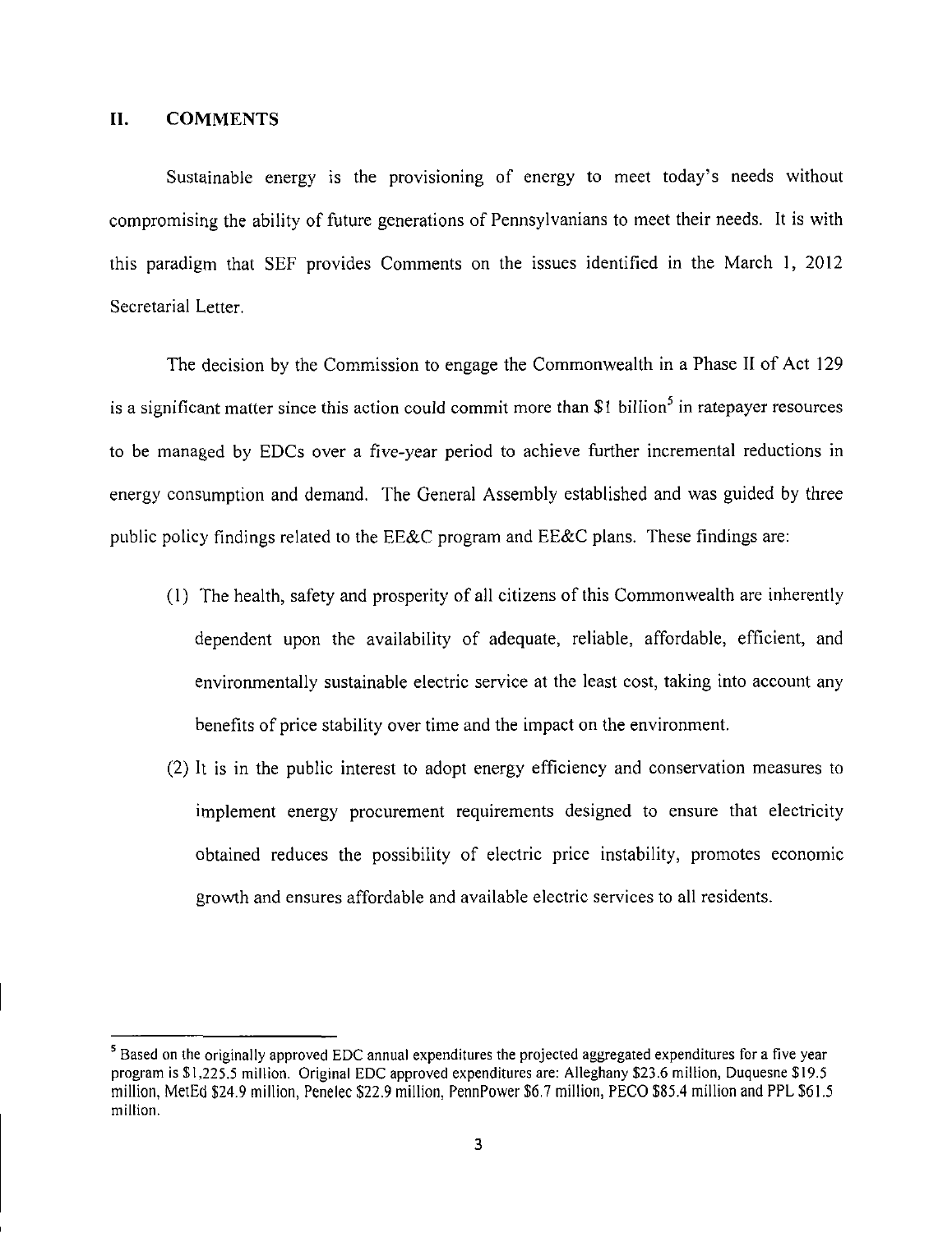(3) It is in the public interest to expand the use of alternative energy and to explore the feasibility of new sources of alternative energy to provide electric generation in this Commonwealth.<sup>6</sup>

As defined by these public policy findings, the Commonwealth's EE&C program is about much more than simply reaching 1%, 3% or other energy consumption goals. It is about reaching the goals in such a way as to provide for affordable, efficient and environmentally sustainable electric service at the least cost.

The SEF recommends the Commission establish the following three global philosophies for EE&C program and EE&C plans going forward.

• Ratepayers Preference

The EE&C plans are funded by ratepayers for the ratepayers benefit. EDCs manage these programs on behalf of ratepayers. Decisions should not default to or preference the EDC, but rather the ratepayers who fund and are to benefit from the program.

• Customer Betterment

If a customer is willing to go above and beyond a utility program, the incentive available for the minimum activity should be available to the customer who is willing to do more. For example, if a utility offers an incentive to install an incandescent bulb but the customer would prefer to install a LED bulb, a bulb that provides equivalent purpose and further reduces energy consumption, the customer should be eligible for the Compact Fluorescent Light ("CFL") rebate. To not do so creates an economic disincentive for early adopters encouraging them not to engage in newer technologies which may be more expensive. If the ratepayer is willing to go further at his or her own expense, that behavior should be supported, not discouraged.

• Fuel Neutrality

 $6$  Preamble to Act 129, 66 Pa C.S. § 2806.1 Historical and Statutory Notes.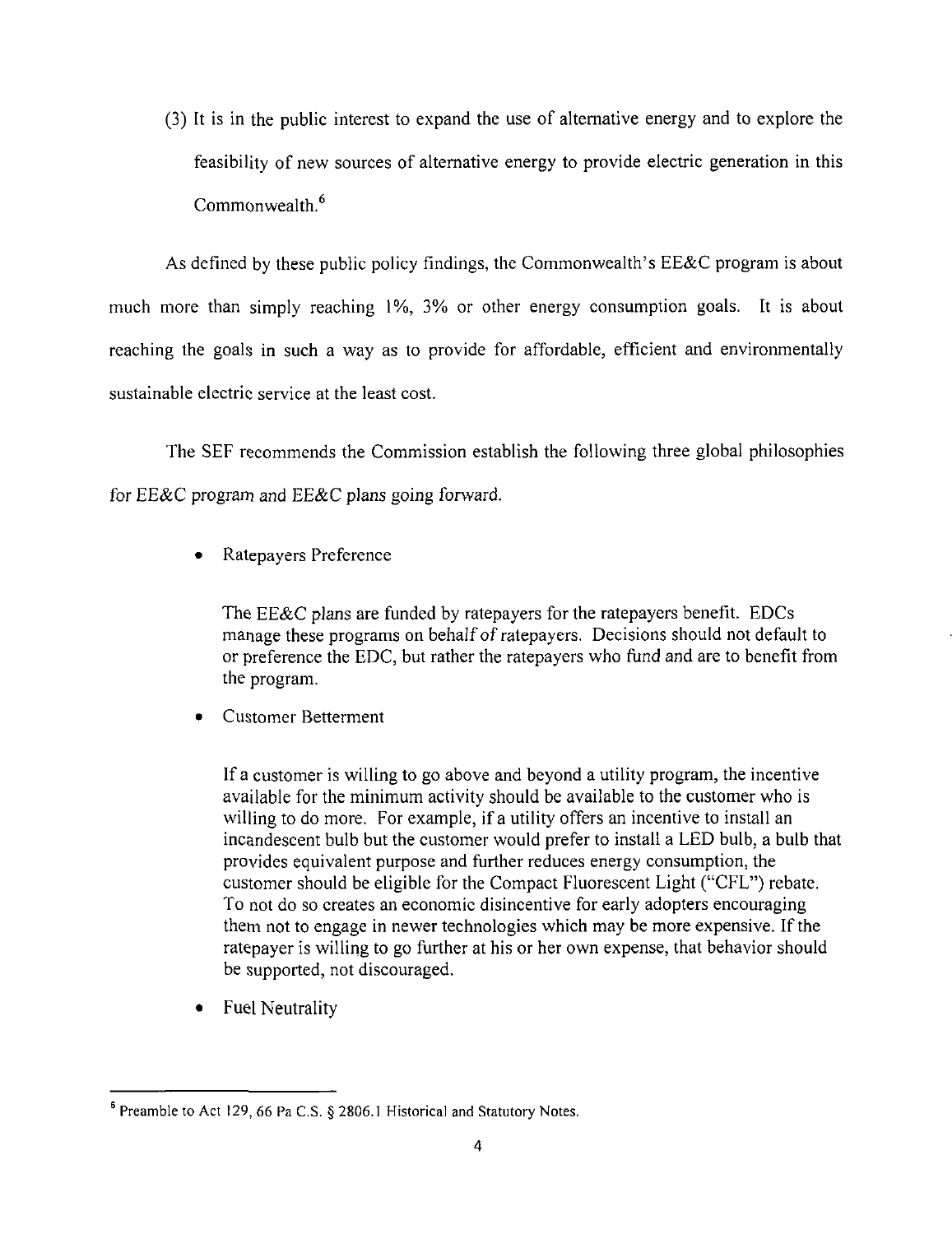Fuel neutrality is the attribute of a program that provides for customer choice among competing energy sources and technologies for a particular energy need. The result of fuel neutrality is a sponsoring entities' program being structured in a manner where one energy source is not supported or favored over another. The basic tenant is that EDC plans should be structured in such a way as to support consumer choice within the context of the plan's objectives, rather than the objectives of the sponsoring entity(s), which in Pennsylvania is the EDC.

Pennsylvania's Alternative Energy Portfolio Standards Act' created under Act 213 demonstrates both fuel neutrality and the lack thereof. In this regard. Tier I includes eleven (11) different energy sources: solar photovoltaic, solar thermal, wind, low-impact hydropower, geothermal energy, biologically derived methane gas fuel cells, biomass energy , coal mine methane , black liquor and large scale hydropower. With the exception of solar photovoltaic, the remaining ten (10) resources all compete equally, consequently the energy source and technology is not chosen by the program sponsor, the Commonwealth, but by the program participants. The exception, solar photovoltaic, is an example of the lack of fuel neutrality since it creates an enhanced economic benefit for solar photovoltaic that other technologies cannot participate in, consequently creating an economic advantage for a specific technology. Fuel neutrality leaves fuel choice decisions to the customer, not the sponsoring entity, in this case the EDC.

For example, if an EDC (sponsoring entity) offers a heat pump water heater program that focuses on replacing traditional electric resistance water heaters with heat pump water heaters, ratepayers should have the option of receiving an energy proportional rebate<sup>8</sup> to replace the electric resistance water heating equipment with the technology and energy source of their choice. The customers' choices for heating water may include a variety of energy sources and technologies such as high-efficiency natural gas water heaters, combined heat and power solutions, biomass solutions as well as solar thermal solutions. Through utilization of energy proportional rebates, the cost per MWh eliminated is the same across all services and technologies.

Given these parameters, the SEF provides the following Comments to the specific issues

enumerated in the March 1, 2012 Secretarial Letter as well as several additional issues.

## 1. Planning Timeline.

During the March 16, 2012 stakeholder meeting, parties expressed timeline concerns

created by simultaneous filing of EDC Phase II plans. SEF recommends staggering EDC plan

filing submission deadlines by 2 weeks to relieve some of the resource constraints. For example:

*<sup>7</sup> 2004, November 30, P.L. 1672, No. 213; 73 P.S. § 1648.1 etseq.* 

<sup>&</sup>lt;sup>8</sup> Energy proportional incentives provide identical financial incentives based on avoided MWs and MWhs.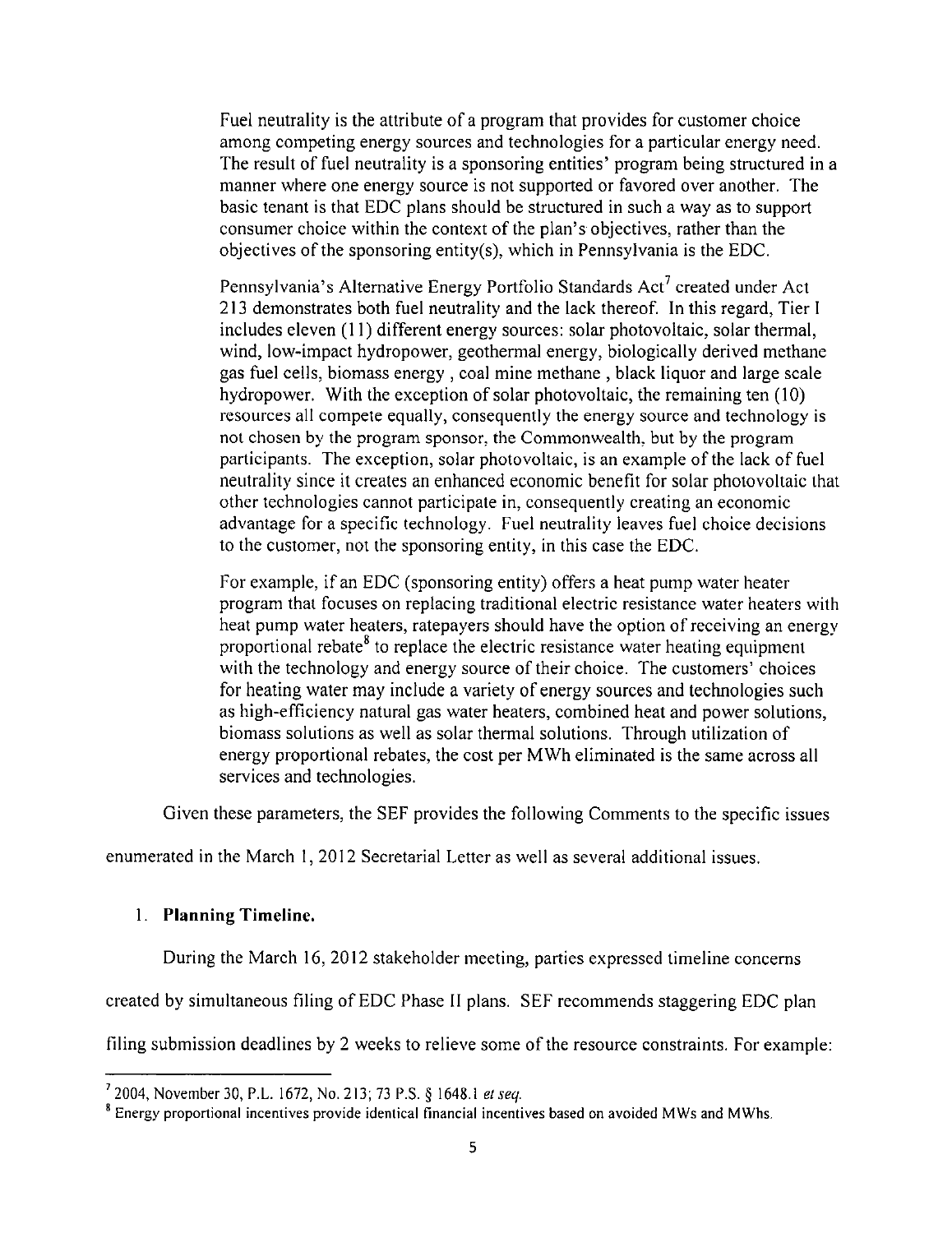| <b>EDC</b>                    | Plan Submission Date |
|-------------------------------|----------------------|
| Duquesne                      | October 15, 2012     |
| First Energy EDC's            | November $1, 2012$   |
| PECO                          | November $15, 2012$  |
| <b>PPL Electric Utilities</b> | November 30, 2012    |

### **2. Length of Second EE&C Program.**

SEF recommends to the Commission that it bifurcate the Commonwealth's Act 129 EE&C program from the EDC's EE&C plans.

Act 129 contains certain anomalies with regard to energy efficiency and conservation. With regard to the EE&C program, Act 129 requires the Commission to adopt a program and each qualifying EDC to implement a cost-effective EE&C plan. The Commission is to evaluate the costs and benefits of the program, as well as all approved EE&C plans by November 13, 2013, and every five years thereafter. If the Commission determines that the benefits of the program exceed the costs, the Commission is required to adopt additional required incremental reductions in consumption for the next five years.<sup>9</sup>

Act 129's requirements for peak demand are similar, requiring a cost/benefit analysis and the requirement for the Commission to establish additional incremental requirements for the reduction in peak demand if the benefits exceed the costs. Act 129, however, requires that any additional reduction shall be accomplished no later than May 31, 2017. This apparently is due to Act 129's requirement that the measuring period of additional reduction in peak demand is the EDC's peak demand for the period from June 1, 2011 through May 31, 2012.<sup>10</sup>

With regard to EE&C plans, Act 129 established a shorter period of time for each plan. It required the submission of EE&C plans by applicable EDCs by July 1, 2009, with the plans to meet certain consumption goals by May 31, 2011 and May 31, 2013, and peak demand goals by

 $^{\circ}$  66 Pa. C.S. § 2806.1(c)(3).

<sup>&</sup>lt;sup>10</sup> 66 Pa. C.S. § 2806.1(d)(2).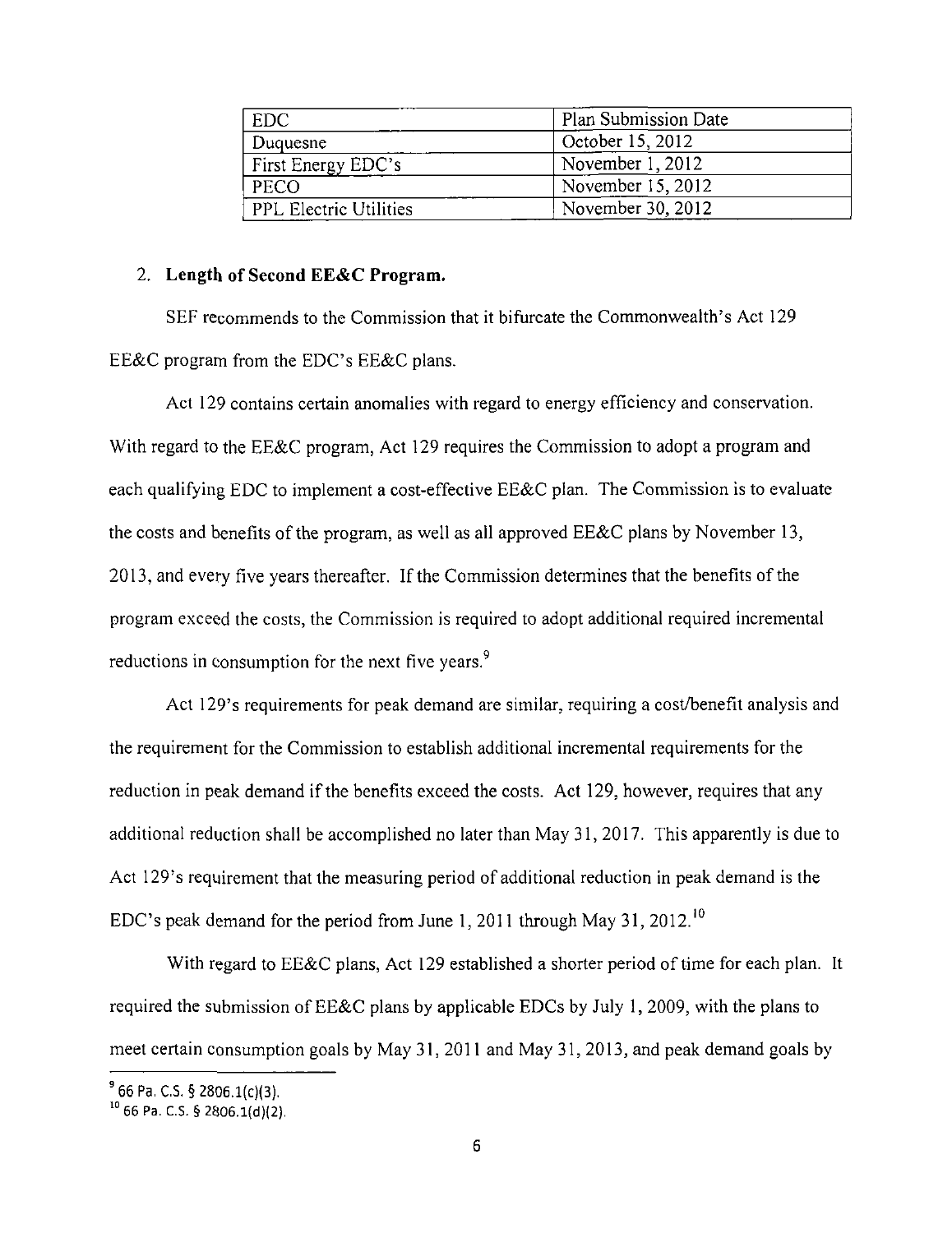May 31, 2013, both shorter periods than the five year program period.<sup>11</sup> In addition, Act 129 provides the Commission with latitude regarding EE&C plans. While Act 129 states that a new plan shall be filed every five years, the Commission has the discretion to determine a period other than every five years.<sup>12</sup>

On a prospective basis, this anomaly creates certain problems regarding the length of second EE&C plans as the Commission recognized in its March 1, 2012 Secretarial Letter. On the one hand, given the evolving energy efficiency marketplace, a shorter term for the second plans enables a quicker response to changes in the market. On the other hand, shorter term plans lead to increased administrative costs.

SEF recommends that the statutory review requirement of five years for the Commission's EE&C program be retained. However, SEF believes that the EDCs should be allowed the discretion to file Phase II EE&C plans encompassing a three (3) year minimum or four (4) year maximum time frame. This will allow a better matching of programs to changing market conditions. While there would be a five year target for goals, the Commission can review annual programs within those goals. In addition, this staggering of the Commission's EE&C program and the EDC plans would better balance resources and provide greater certainty for market participants.

### **3. Inclusion of Demand Response and Curtailment.**

Although SEF supports the concept and goals of Demand Response and Curtailment programs, achieving these goals in the current regulatory environment should be accomplished

 $11$  66 Pa. C.S. §§ 2806.1(c)(1) and (2) and 2806.1(d)(1).

<sup>&</sup>lt;sup>14</sup> 66 Pa. C.S. § 2806.1(b)(1)(ii).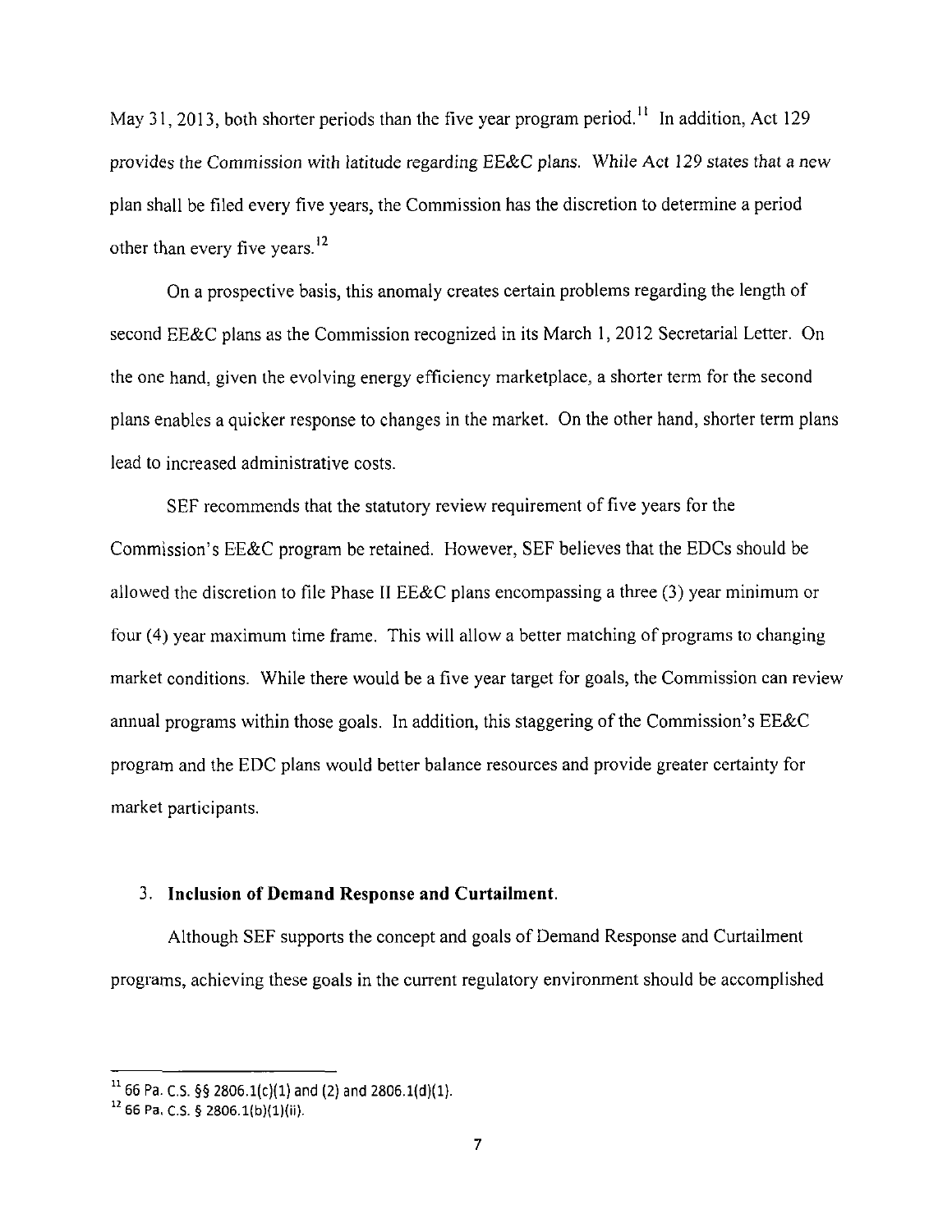by emphasizing measures that promote long-term reduction in peak coincidence factors, while de-emphasizing measures that promote short-term impacts on peak demand.

Most demand response programs were designed for vertically integrated utilities. However, the current environment is one in which generation capacity is no longer controlled by vertically integrated utilities but rather by capacity markets managed by the Independent System Operator. It is simply problematic to force many current demand programs onto a competitive market.

As the Commission noted, the initial EE&C plans included a multi-year energy efficiency program with what is essentially a one-year demand response program that will be implemented during the summer of  $2012<sup>13</sup>$  This is problematic at best since it promotes short-term load control programs versus longer-term demand response programs. The results of this are twofold.

First, this approach leads to unwanted cost/benefit results. For example, PPL in its recently proposed modifications to its EE&C plan proposed to increase the projected cost of the Direct Load Control Program from \$11 to \$12 million.<sup>14</sup> PPL's focus of the program appears to be directed to meeting its 2013 demand reduction goal. However, the benefit to cost ratio for residential customers with the increased funding falls from an abysmal 0.20 to a microscopic 0.13.<sup>15</sup> Thus, for PPL, the Direct Load Control Program will result in ratepayers spending \$8.8 million for a return of \$1.1 million, or \$8.80 for each \$1 saved.<sup>16</sup> The measure is not costeffective.

<sup>&</sup>lt;sup>13</sup> March 1, 2012 Secretarial Letter at 3.

<sup>&</sup>lt;sup>4</sup> Petition of PPL Electric Utilities Corporation for Approval of Changes to its Act 129 Energy Efficiency and Conservation Plat at 37. ("PPL Petition"}

<sup>15</sup> PPL Petition, EE&C Plan Black-line at 124.

 $16$  id.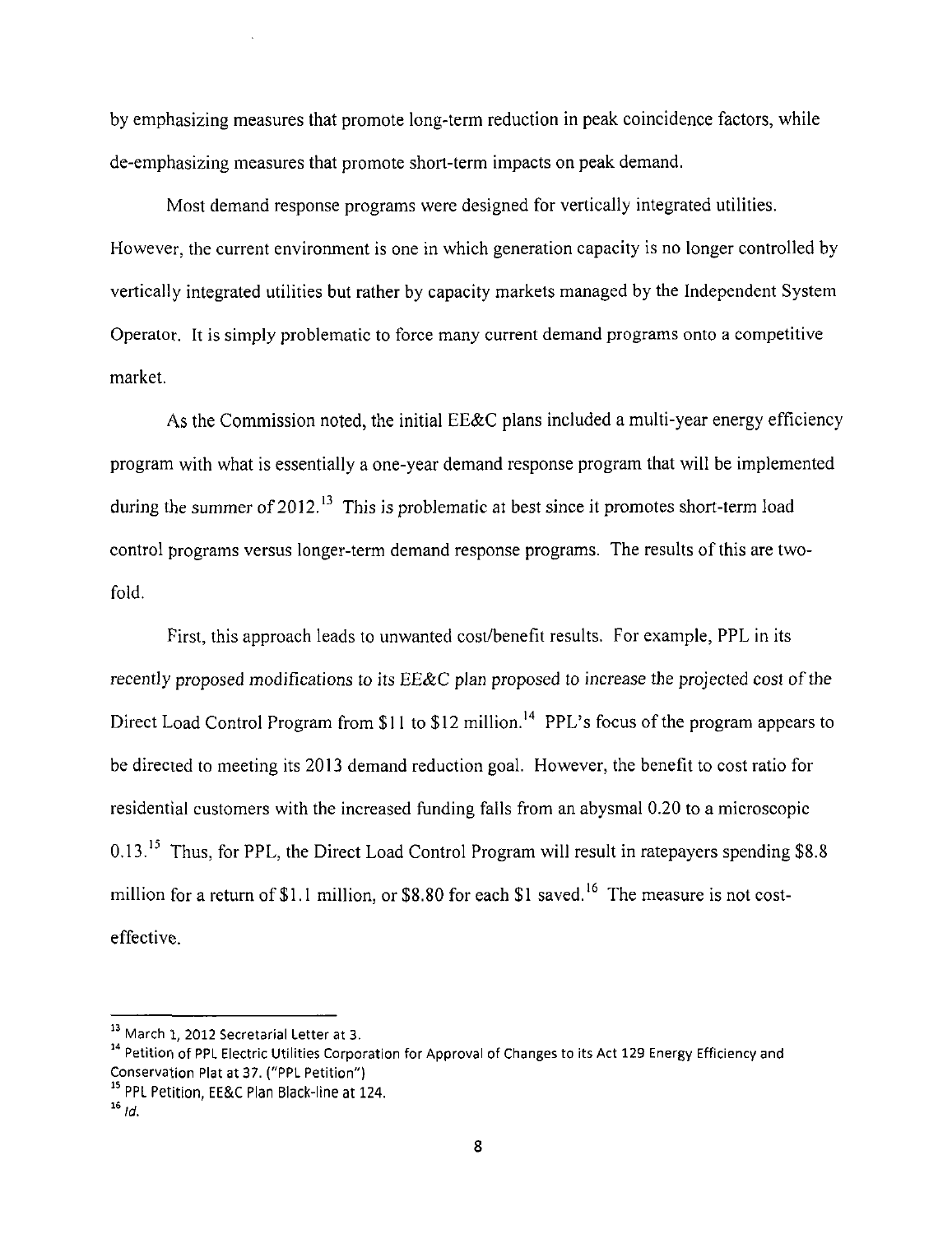Second, utilities are provided a perverse incentive in that it is in their best interest to only run programs during limited measurement periods. In addition, program design favors those programs that minimize distribution revenue reductions. For example, although Direct Load Control will cost ratepayers \$8.80 for \$1 of benefit, PPL benefits since these programs provide minimal revenue disruption. PPL proposed to apply its Direct Load Control Program during the summer period from June 1 to September 30. A control devise installed on a customer's air conditioner/heat pump unit allows the unit to be cycled during peak periods with customer incentives provided.<sup>17</sup> Thus, PPL's revenue stream is protected to a greater extent than under measures having a long-term impact on peak demand versus being able to push a button and curtail on a hot day. Unlike energy efficiency and renewable energy measures that have high peak coincidence factors that reduce energy consumption and consequently distribution revenues whenever they are operated, Curtailment and Direct Load Control methods and programs as executed by PPL have failed to provide ratepayers benefits that exceed program costs.

The SEF recommends that the existing demand reduction scheme should be abandoned in future EE&C plans. The measures employed by the utilities are only temporary and are expensive when compared to other measures.

SEF recommends the Commission establish a Demand Reduction goal that can be reached through the installation of long-term energy efficiency and conservation measures with a high peak contribution factor as opposed to a percentage number of MW.

<sup>&</sup>lt;sup>17</sup> PPL Statement No. 2 at 89; Docket No. R-2011-2264771.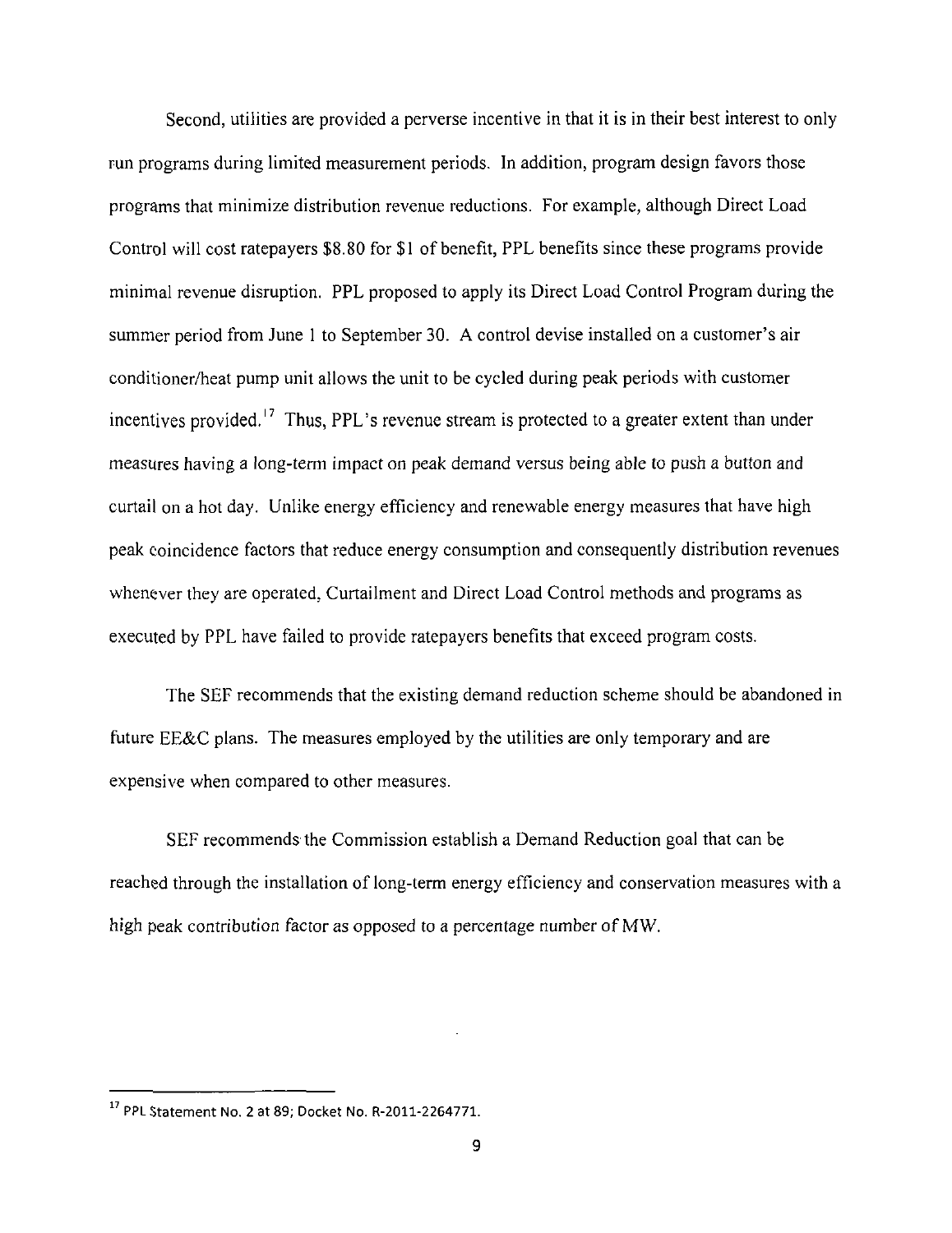**4. Aligning EDC Targets & Funding Using Dollars per MWh of Expected Reductions.**  The SEF offers no comments.

# **5. Inclusion of a Reduction Target Carve-Out for the Government, Educational and Non-Profit Sector.**

The SEF supports the inclusion of the statutorily required minimum 10% carve-out.

## **6. Low Income Carve-Out and Commercially Metered Multi Family Dwellings.**

Unlike all other EDC Act 129 program offerings that may have significant economic and/or environmental consequences, the efficacy of the EDCs Low Income program(s) are of great human consequence. To place this in context, the U.S. Department of Housing and Urban Development has stated:

> First, utility bills burden the poor and can cause homelessness. The burden on the poor is more than four times the average 4% others pay. 26% of evictions were due to utility cut-offs in St. Paul, MN.<sup>18</sup>

The efficacy of these programs in achieving their goals is not, therefore, that of a bureaucratic exercise but rather one of human impact. The SEF believes that it is of upmost importance that the current measurement method of "offering measures" be replaced with one of measuring results.

The SEF supports the continued inclusion of a Low Income sector carve-out and believes that the intent of  $$2806.1 (b)(1)(i)(G)$  was to create a results based carve-out since that subsection required that the number of measures should be proportionate to those households

<sup>&</sup>lt;sup>18</sup> US Department of Housing and Urban Develop retrieved January 23, 2010 at http://portal.hud.gov/portal/page/HUD/topics/energy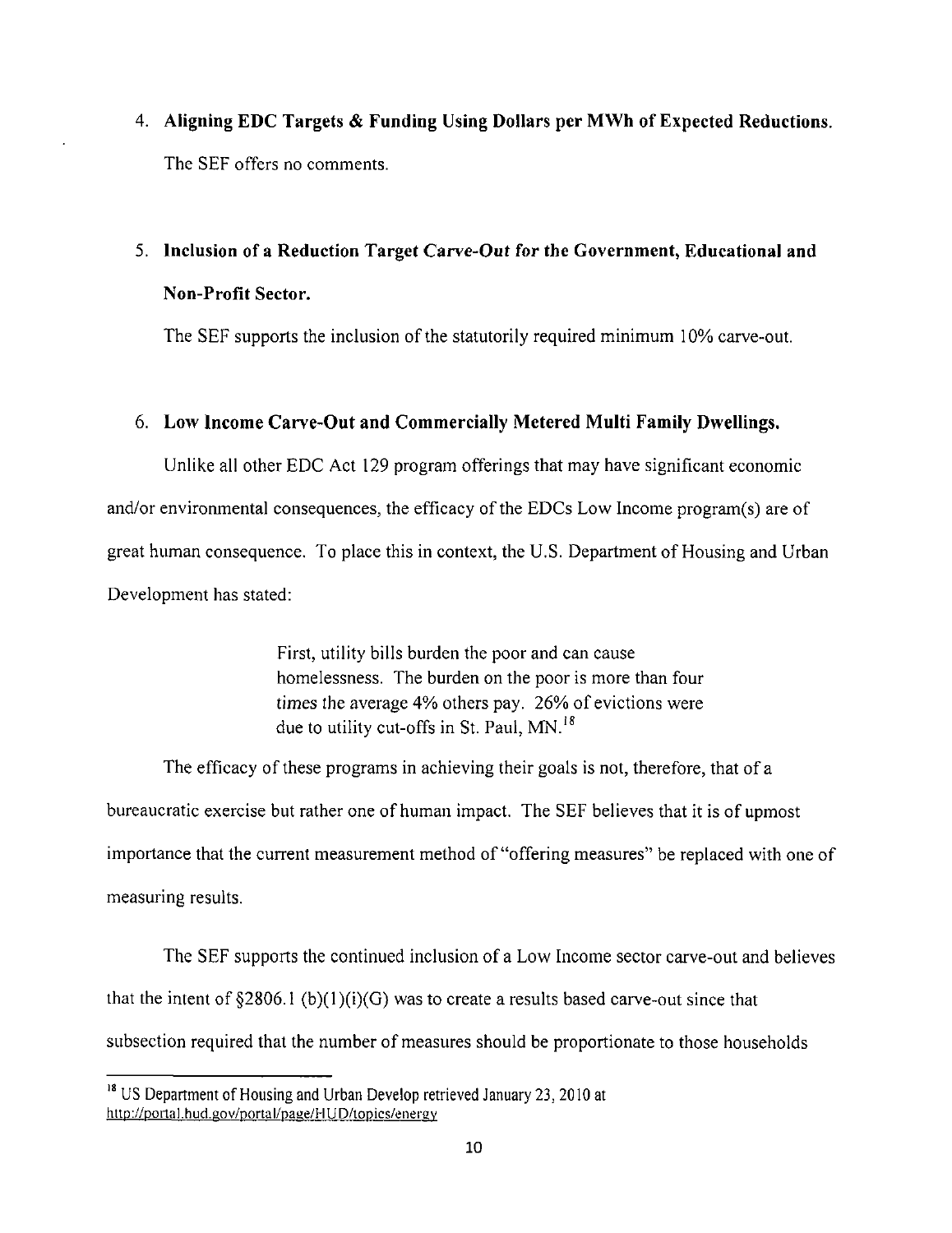share of the total energy use in the EDC territory. For example, if low income ratepayers represent  $8\%$  of an EDC's total annual consumption and the EDC's EE&C plan annual consumption reduction goal is  $100,000$  MWh, then the EDC's consumption reduction attributable to Low Income ratepayers should be 8,000 MWh. Simply offering measures is an ineffective measure of an EE&C plan's impact on low income ratepayers.

The SEF supports the Commission's proposed third option, namely structuring the lowincome carve-out to designate a percentage of energy savings to be achieved from this section. In addition, SEF believes that until the 150% of poverty market is saturated, a discussion of raising that limit to 200% or 250% is premature.

Finally, the SEF believes that master metered low income housing should be treated as residential service for purposes of EE&C plan administration.

Prior to the ban of master metering in new construction in Section 113 of the Public Utility Regulatory Policy Act (PURPA) of 1978<sup>19</sup>, it was common practice to master meter mobile home parks and multi-tenant buildings. Although this practice has been significantly reduced, 59% of multi-family buildings in the United States were constructed prior to 1980.<sup>20</sup>

The following is an excerpt from The Low-Income Home Energy Assistance Program Pennsylvania Advocates Manual 2008-2009 Edition<sup>21</sup> regarding master metering:

> Special challenges may arise for the advocate when confronted with a client who receives utility service via a master metering arrangement. Master metering occurs when a landlord or mobile

<sup>&</sup>lt;sup>19</sup> 16 USCA § 113 states: "To the extent determined appropriate under Section 115(d), master metering of electric service in the case of new buildings shall be prohibited or restricted to the extent necessary to carry out the purpose of this Title.

<sup>&</sup>lt;sup>20</sup> US Census Bureau, Housing and Household Economic Statistics Division table 8 revised December 17, 2004.

<sup>&</sup>lt;sup>21</sup> The manual can be retrieved at <u>http://www.rhls.org/pdf/2009\_LIHEAP\_Manual.pdf</u>.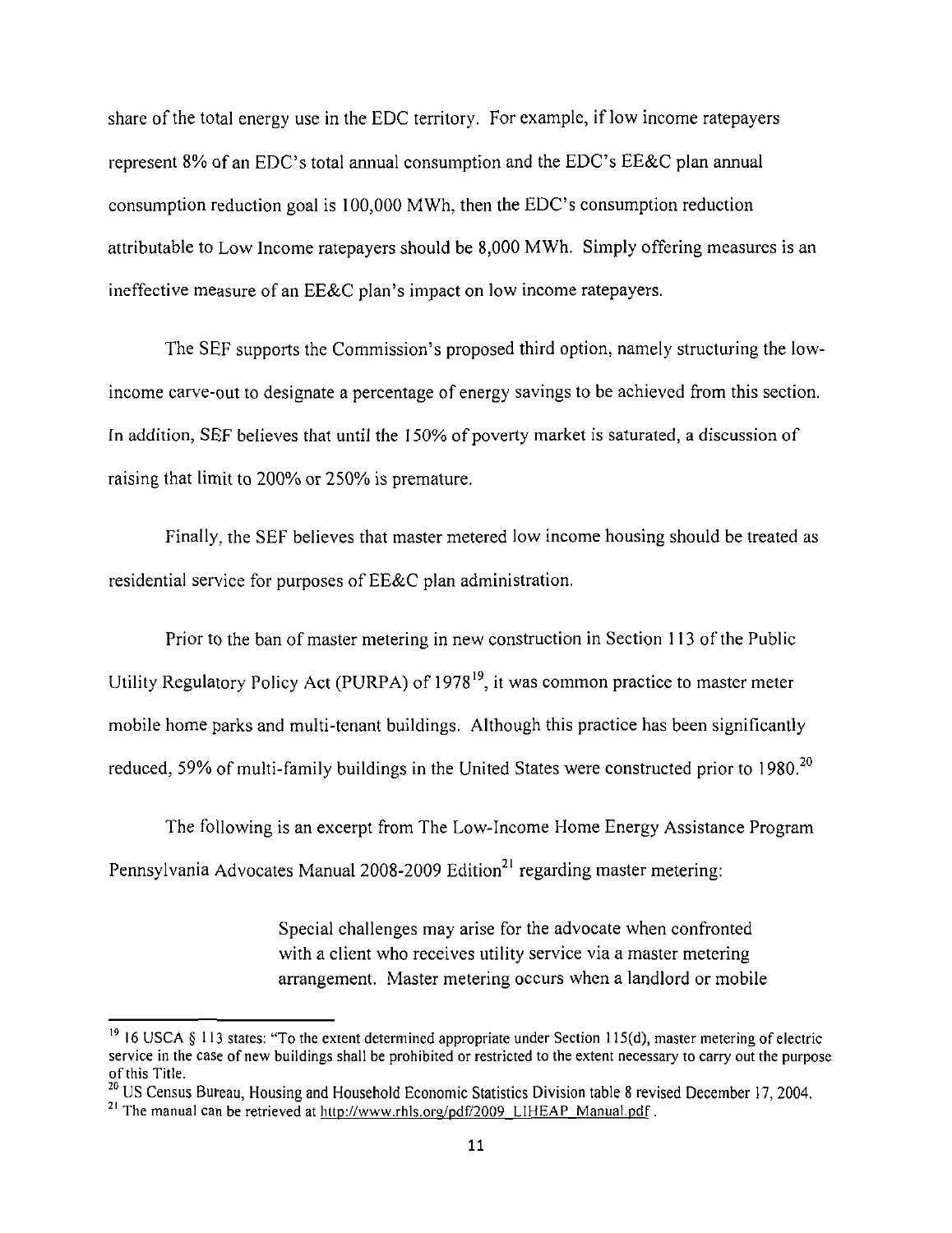home park owner receives utility service in his/her own name for a property in which multiple tenants live. The landlord divides the cost for the utility bill among the tenants by some formula or calculation and then passes on the assigned cost to each tenant. What is unique is that the billing is not precisely calibrated to individual use.

As a result, households residing in master metered mobile home parks and multi-unit buildings would be counted as commercial, not residential customers resulting in an under-counting of households. Today 20.6% of renter occupied units with income below the poverty level have the cost of electric service included in rent, other fees or obtained for free.<sup>22</sup> Therefore, it is reasonable to conclude that, due to the age of Pennsylvania's housing stock, a significant number of low income customers in Pennsylvania would live in multi-tenant master metered buildings and not be included in the number of residential customers as reported by each utility.

The result is that the intent of the General Assembly is not being met. As noted earlier, the number of measures are to be proportionate to those households share of the total energy usage in the service territory. In addition, these low-income customers may be ineligible for certain rebates since they are not considered a residential user.

The ultimate solution to this situation is, in each EDCs future rate case, to create a residential multi-metered rate as a component of each EDC's residential rate class with a similar revenue requirement and transfer any master metered facility with more than 50% residential usage to this class. This will simplify the determination of energy use by low-income ratepayers and will allow for straight forward delivery of EE&C measures to low-income citizens in master metered buildings.

**<sup>22</sup>**US Census Bureau American Housing Survey for the United States: 2007 issued 2008 table 4-13.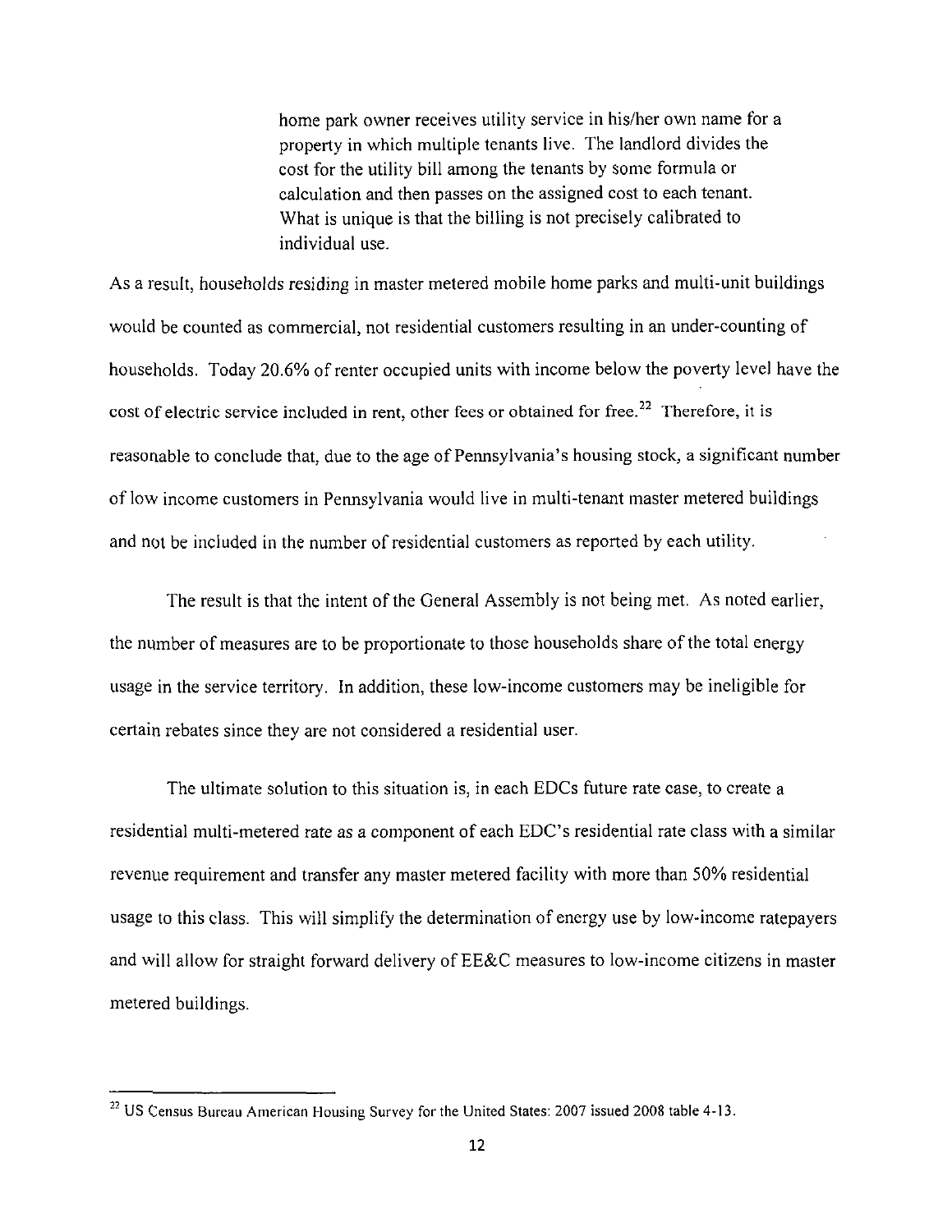### **(7) Transition Issues.**

The SEF offers no comments.

#### **(8) Other Act 129 Design Issues.**

a, Net-to-Gross Adjustments, Lack Thereof. The true efficacy of EDC EE&C programs will not be known until net-to-gross adjustments are made to utility outcomes. The current method of ignoring net-to-gross adjustments is providing (a) a false sense of accomplishment and (b) allowing some utilities to "meet" their goals by "gaming" the system. For example, PPL sent letters to owners of solar photovoltaic facilities that were already installed and operating asking if they would like a rebate. One of these ratepayers contacted the SEF directly about the rebate offer since the SEF had previously been involved in the funding of the ratepayer's solar system. The system was installed and operational. Since the purpose of rebates is to encourage customers to engage in an activity they otherwise would not engage in, offering the rebate postinstallation is counter to the purpose of the rebate.

This rebate offer had no impact on the ratepayer's desire to install a system as it was already installed. Conversely, however, if the customer accepted the rebate, PPL would benefit since it would be able to count the associated energy consumption reductions towards its reduction goals. The result of this is that PPL's ratepayers are harmed financially for PPL's benefit. Essentially, without net-to-gross adjustments, the current system is susceptible to gaming at ratepayer expense.

This type of behavior is counter-productive and a waste of ratepayer resources. It is untenable that ratepayers must incur the cost for net-to-gross adjustments but without

13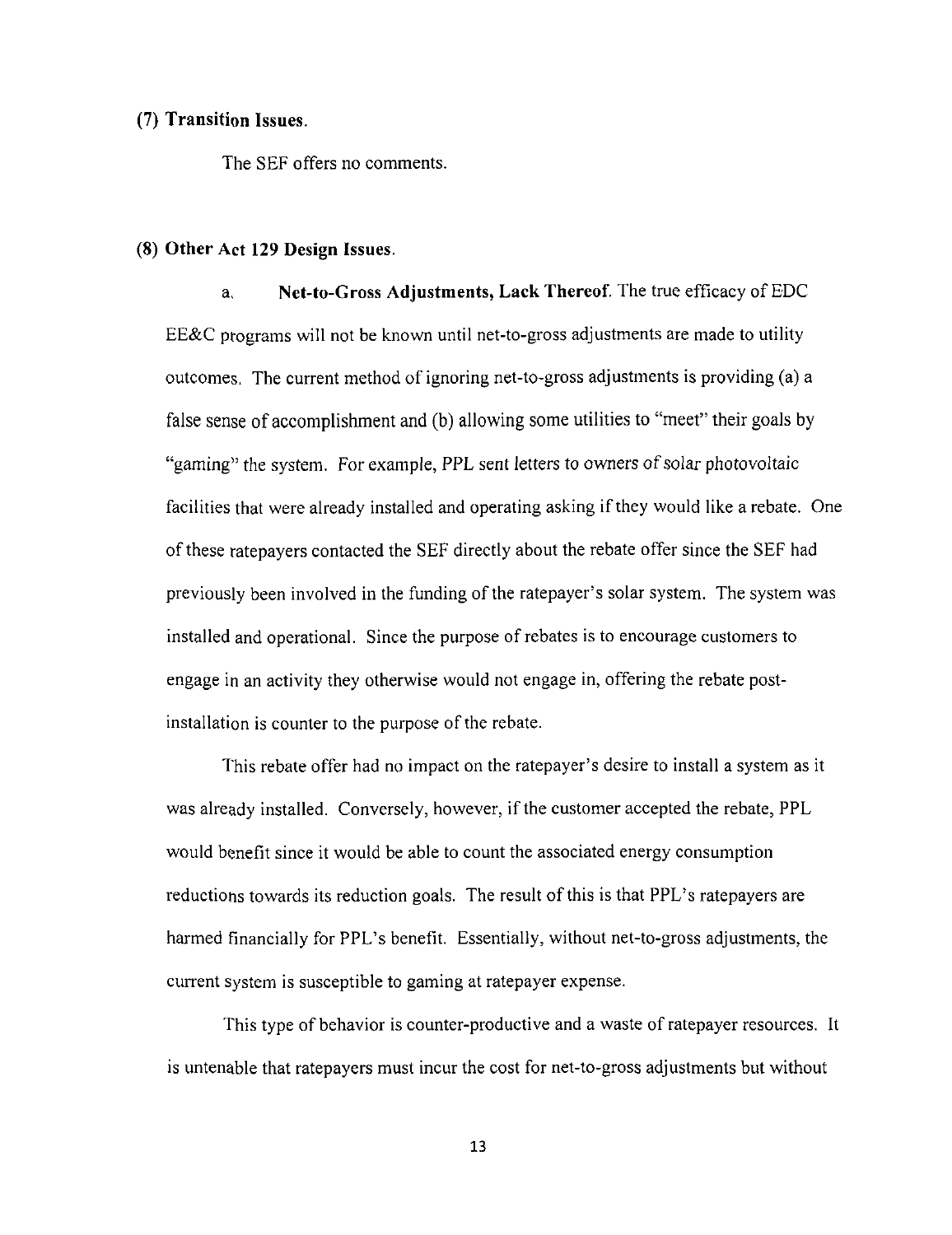these adjustments EDC's would be allowed to continue this behavior with no protection for ratepayers.

## **b. Financing and On-Bill Programs versus Only Rebates. Interest Rate Buy-Downs, Credit Enhancements.**

SEF recommends that EDC's engage third party financial entities to provide an "On-Bill" financing program for small commercial and industrial customers including GNI customers.

Inclusion of an on-bill financing program for small commercial and industrial customers including not for profit enterprises would significantly increase program participation rates by reducing barriers such as the significant upfront costs of many energy efficiency improvements, lengthy payback periods, uncertainty about occupancy and upfront costs being more real than theoretical savings.

On-bill financing is like a loan in that a customer can borrow money to make energy efficient improvements and make monthly payments. Unlike a traditional loan, however, the outstanding finance balance would run with the meter and the customer would be liable for payment of the charges under an on-bill financing under the same conditions as any other charges for basic utility service including, but not limited to, the customer's service being subject to disconnection for nonpayment in accordance with the rules of the Commission. The financing is structured so that the monthly payment is less than the projected energy savings thereby reducing the customers overall electric bill. In this way, the customer is essentially paying for the energy improvements through the reduction in energy consumption resulting from the improvement.

14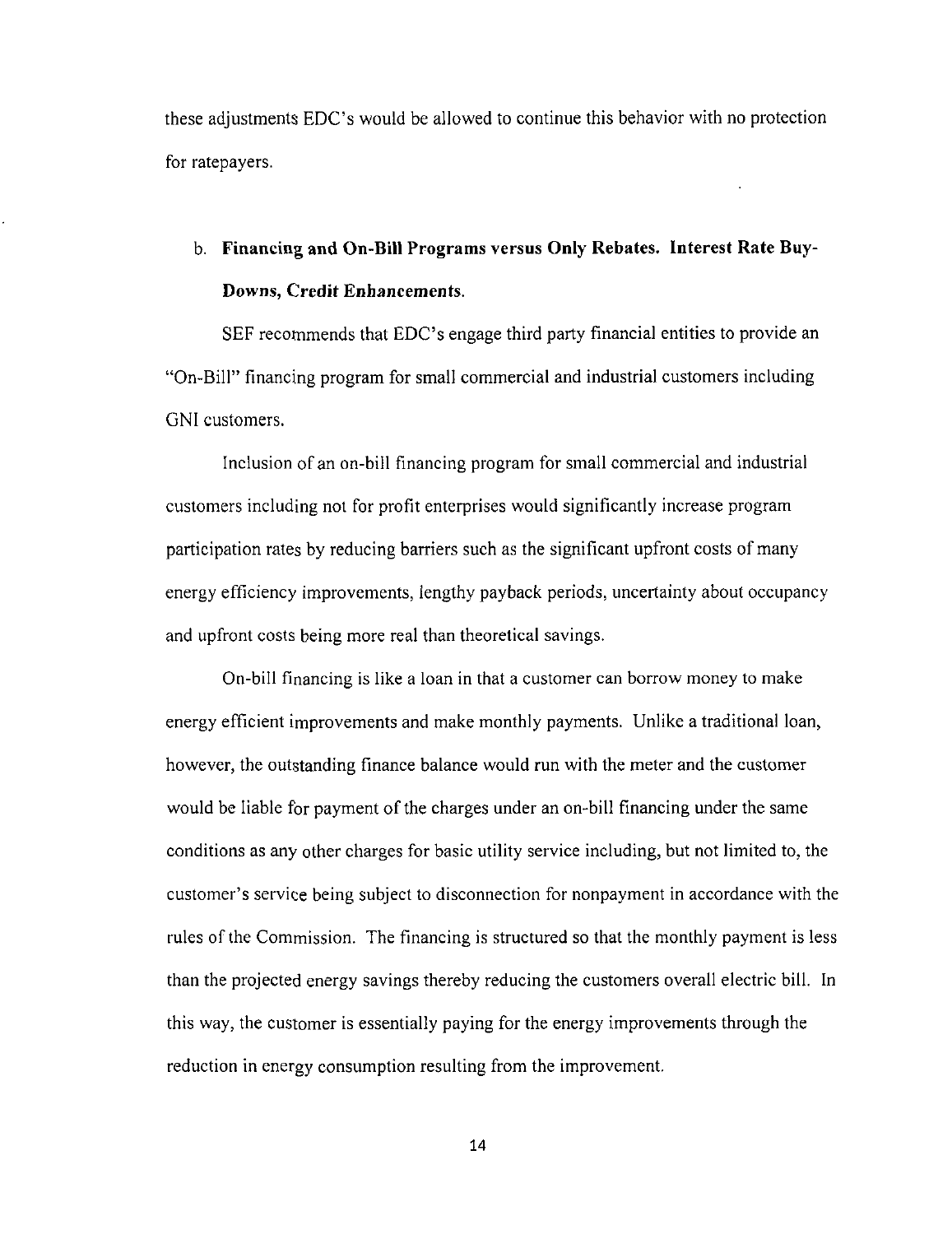All fixed price energy efficiency, fuel switching, and renewable energy measures in excess of \$1,000 and less than \$25,000 where finance payments over 5 years would be less than the anticipated energy savings should be eligible. To participate in the program a small commercial and industrial customer would need to have one year of acceptable bill payment history with the EDC.

EDC's would inform all new customers at a location where energy efficiency and/or renewable energy measures have been installed as to the existence of any unbilled charges remaining for that location.

A customer's obligation to pay for the measure(s) would end when the customer closes their account. If the customer is the owner or lessor of the premise, the customer would be required to inform all prospective purchasers or renters of the location that there is an unexpired finance obligation running with the meter and that such customer would become responsible for the remaining balance.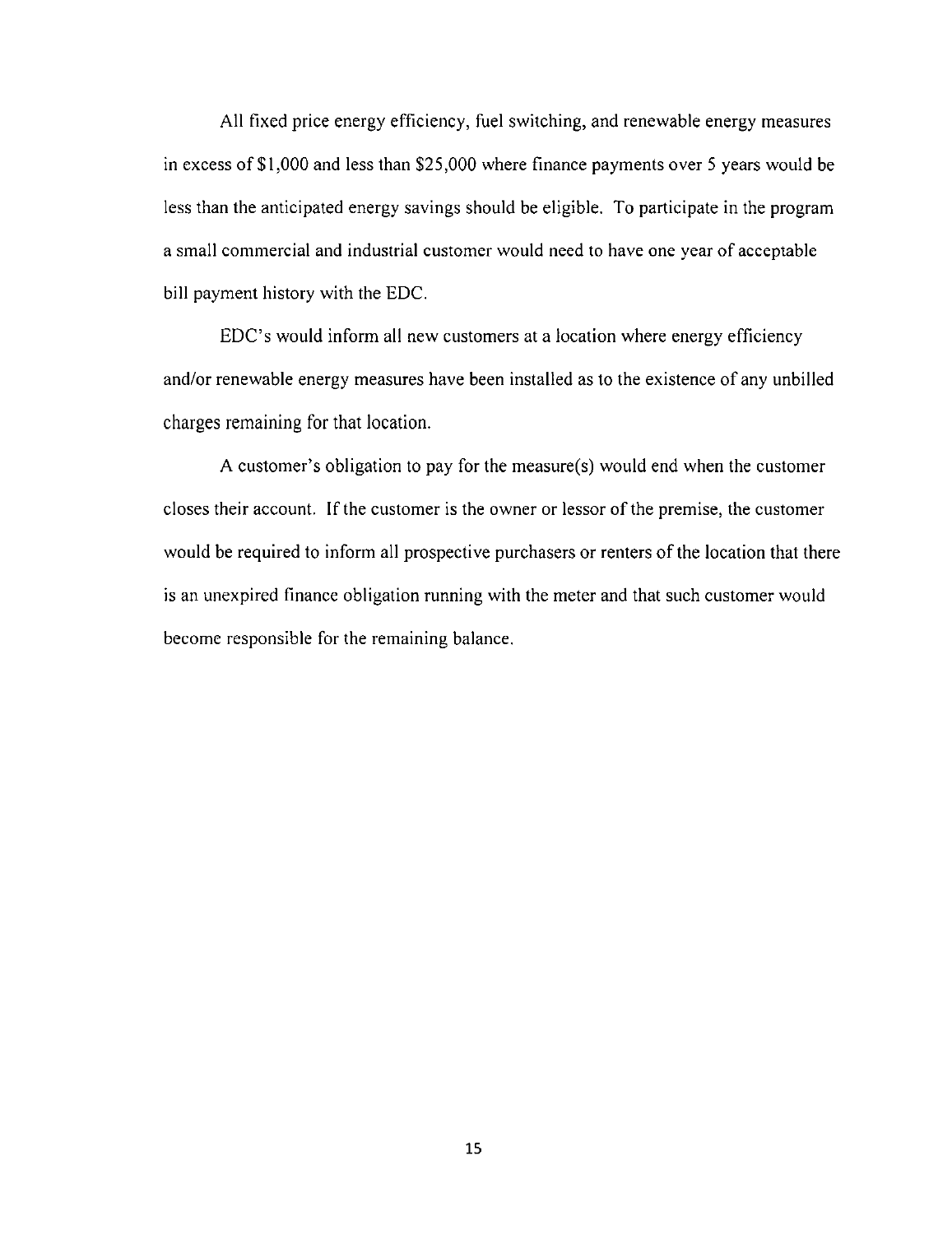### **III. CONCLUSION**

The Sustainable Energy Fund respectfully requests that the Commission consider and

adopt the foregoing Comments and take any other actions that are deemed appropriate.

Respectfully submitted,

 $-$ g . R.

Craig R. Burgraff PA Attorney I.D. #16278 Hawke McKeon & Sniscak LLP 100 North Tenth Street P.O. Box 1778 Harrisburg, PA 17105-1778 E-mail: crburgraff@hmslegal.com Telephone: (717) 236-1300 Facsimile: (717)236-4841

*Counsel for the Sustainable Energy Fund of Central Eastern Pennsylvania* 

DATED: April 17,2012

**CO ^ o TO 5 ^ m**  = 2012 APR 17 PM 3: 56 1 **S " C7**